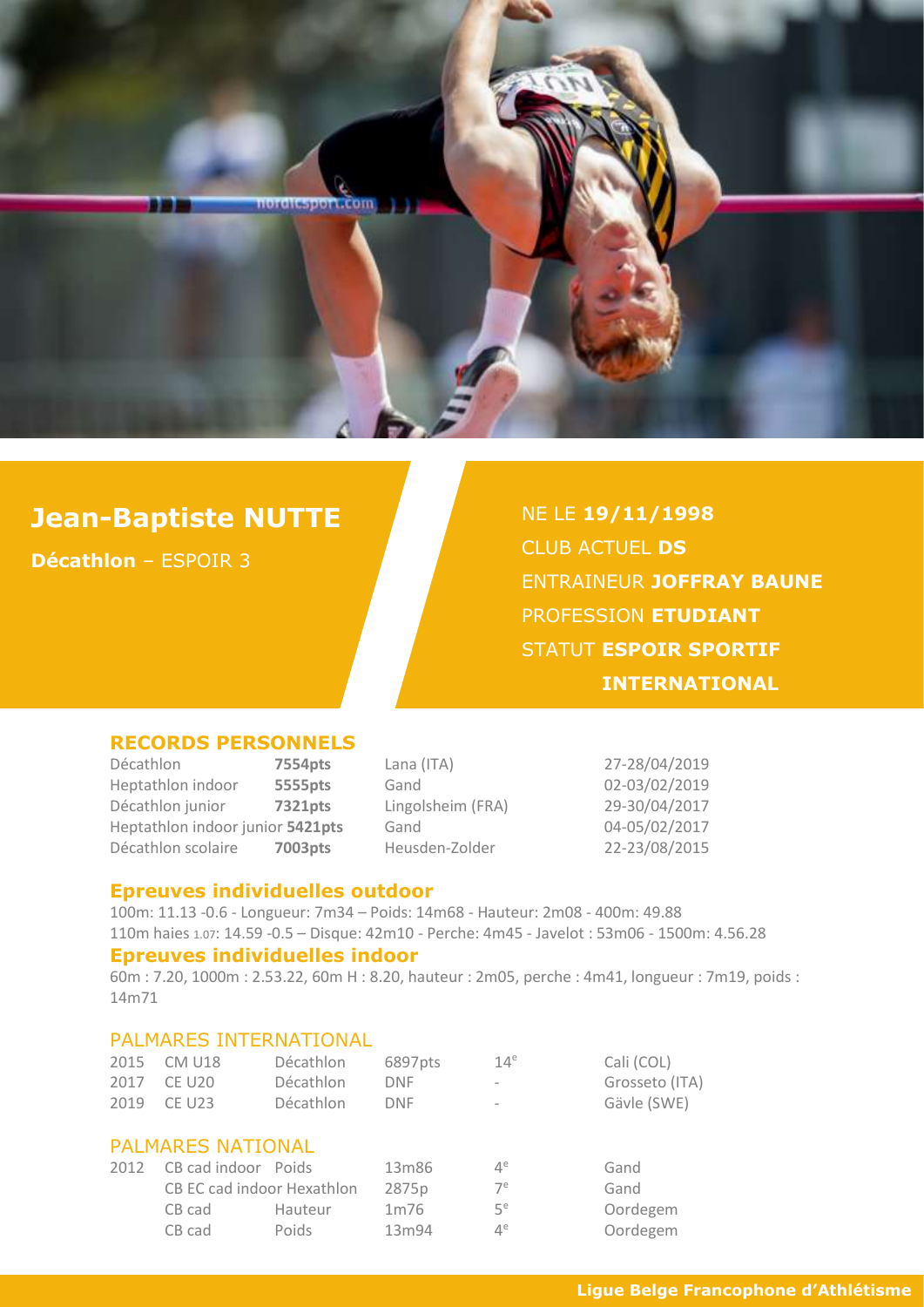|      | CB EC cad                    | Octathlon  | 4106p | $5^e$                    | Verviers        |
|------|------------------------------|------------|-------|--------------------------|-----------------|
| 2013 | CB cad indoor                | Hauteur    | 1m74  | $2^e$                    | Gand            |
|      | CB cad indoor Poids          |            | 15m96 | 1 <sup>er</sup>          | Gand            |
|      | CB EC cad indoor Hexathlon   |            | 3521p | 1 <sup>er</sup>          | Gand            |
|      | CB cad                       | Hauteur    | 1m82  | 1 <sup>er</sup>          | Mouscron        |
|      | CB cad                       | Poids      | 15m69 | 3 <sup>e</sup>           | Mouscron        |
|      | CB EC cad                    | Octathlon  | 5026p | 1 <sup>er</sup>          | Verviers        |
| 2014 | CB scol indoor Longueur      |            | 6m33  | 6 <sup>e</sup>           | Gand            |
|      | CB scol indoor Poids         |            | 15m41 | 3 <sup>e</sup>           | Gand            |
|      | CB EC cad indoor Heptathlon  |            | 4535p | 5 <sup>e</sup>           | Gand            |
|      | CB scol                      | Hauteur    | 1m88  | $4^e$                    | Oordegem        |
|      | CB scol                      | Poids      | 15m53 | $4^e$                    | Oordegem        |
|      | CB EC scol                   | Décathlon  | 6594p | 3 <sup>e</sup>           | <b>Nivelles</b> |
| 2015 | CB scol indoor Hauteur       |            | 1m92  | $2^e$                    | Gand            |
|      | CB scol indoor Poids         |            | 16m56 | 1 <sup>er</sup>          | Gand            |
|      | CB EC scol indoor Heptathlon |            | 5195p | 1 <sup>er</sup>          | Gand            |
|      | CB scol                      | Hauteur    | 1m97  | $2^e$                    | Mouscron        |
|      | CB scol                      | Poids      | 16m70 | 1 <sup>er</sup>          | Mouscron        |
|      | CB EC scol                   | Décathlon  | 7003p | 1 <sup>er</sup>          | Heusden-Zolder  |
| 2016 | CB EC indoor                 | Heptathlon | 5366p | 1 <sup>er</sup>          | Gand            |
|      | CB jun indoor                | Hauteur    | 1m97  | 5 <sup>e</sup>           | Gand            |
|      | CB jun indoor                | 60m H      | 8.23  | 1 <sup>er</sup>          | Gand            |
|      | CB EC jun                    | Décathlon  | 7022p | 1 <sup>er</sup>          | <b>Bertrix</b>  |
| 2017 | CB EC indoor                 | Décathlon  | 5421p | 1 <sup>er</sup>          | Gand            |
|      | CB jun indoor                | Hauteur    | 1m94  | $4^e$                    | Gand            |
|      | CB jun indoor                | Poids      | 15m88 | 1 <sup>er</sup>          | Gand            |
|      | CB jun                       | Poids      | 15m14 | 2 <sup>e</sup>           | Huizingen       |
|      | CB jun                       | Disque     | 43m14 | 1 <sup>er</sup>          | Huizingen       |
| 2018 | CB EC indoor                 | Décathlon  | 5518p | $2^e$                    | Gand            |
|      | CB esp indoor                | 60m haies  | 8.50  | $4^e$                    | Gand            |
|      | CB esp indoor                | Longueur   | 6m98  | 3 <sup>e</sup>           | Gand            |
| 2019 | CB EC indoor                 | Heptathlon | 5555p | $2^e$                    | Gand            |
|      | CB indoor                    | Longueur   | 7m13  | 4e                       | Gand            |
|      | CB indoor                    | Poids      | 14m19 | 9 <sup>e</sup>           | Gand            |
|      | <b>CB U23</b>                | 110m haies | Dq    | $\overline{\phantom{0}}$ | Lebbeke         |

## TITRES FRANCOPHONES JEUNES

| Outdoor | Epreuves comb 2013-2014-2015 |                     |  |  |
|---------|------------------------------|---------------------|--|--|
|         | Poids                        | 2012-2013-2014-2015 |  |  |
|         | Hauteur                      | 2013-2014-2015      |  |  |
| Indoor  | Poids                        | 2012-2013-2014-2015 |  |  |
|         | Hauteur                      | 2013-2014-2015      |  |  |
|         | Longueur                     | 2014                |  |  |

### EVOLUTION

|      |          | Club | <b>Décathlon</b> |
|------|----------|------|------------------|
| 2012 | Cadette  | DS   | 4408p octa       |
| 2013 | Cadette  | DS   | 5026p octa       |
| 2014 | Scolaire | DS   | 6594p            |
| 2015 | Scolaire | DS   | 7003p            |
| 2016 | Junior   | DS   | 7187p            |
| 2017 | Junior   | DS   | 7321p            |
| 2018 | Espoir   | DS   | 7470p            |
| 2019 | Espoir   | DS   | 7554p            |